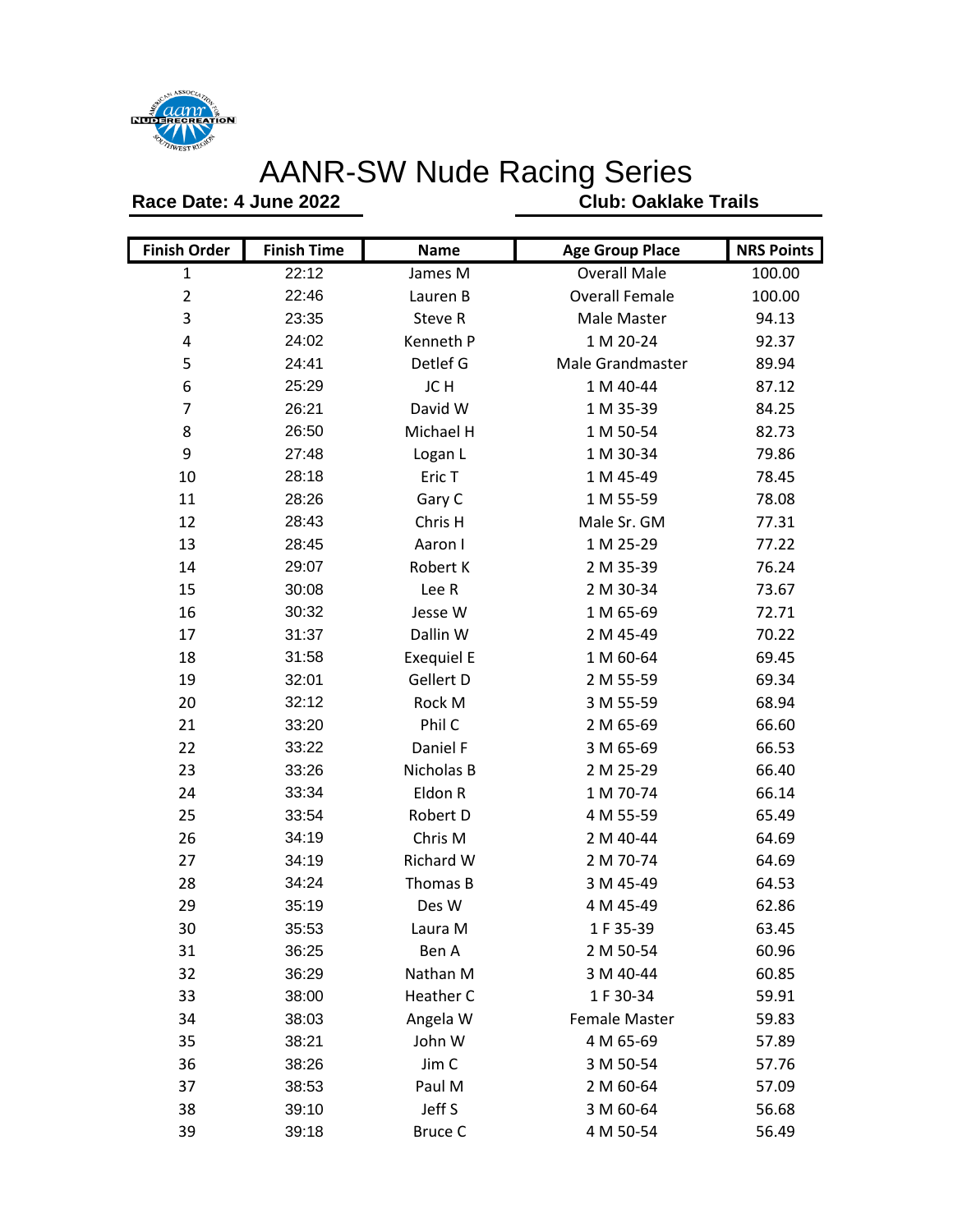| 40 | 39:24 | Lourdes M        | Female Grandmaster | 57.78 |
|----|-------|------------------|--------------------|-------|
| 41 | 39:27 | K. LeRoy T       | 1 M 75-79          | 56.27 |
| 42 | 39:40 | Audrey S         | Female Sr. GM      | 57.39 |
| 43 | 39:49 | John C           | 2 M 75-79          | 55.76 |
| 44 | 39:53 | Steve D          | 5 M 50-54          | 55.66 |
| 45 | 39:55 | Katrin P         | 1F65-69            | 57.04 |
| 46 | 40:10 | Cheri V          | 1F 55-59           | 56.68 |
| 47 | 40:10 | Roy Wayne V      | 5 M 55-59          | 55.27 |
| 48 | 40:11 | Rainn M          | 2 F 30-34          | 56.66 |
| 49 | 40:16 | Rodney B         | 6 M 55-59          | 55.13 |
| 50 | 40:17 | Jeff H           | 3 M 75-79          | 55.11 |
| 51 | 40:35 | Kevin K          | 6 M 50-54          | 54.70 |
| 52 | 40:59 | Alex A           | 3 M 30-34          | 54.17 |
| 53 | 41:38 | Andrew H         | 4 M 30-34          | 53.32 |
| 54 | 41:54 | <b>Beverly M</b> | 2 F 65-69          | 54.34 |
| 55 | 41:55 | John W           | 7 M 55-59          | 52.96 |
| 56 | 41:57 | Joe H            | 5 M 45-49          | 52.92 |
| 57 | 41:57 | <b>Tiffany H</b> | 1 F 40-44          | 54.27 |
| 58 | 42:00 | Heather H        | 2 F 35-39          | 54.21 |
| 59 | 42:31 | Kristan S        | 3 F 30-34          | 53.55 |
| 60 | 42:35 | Bob S            | 5 M 65-69          | 52.13 |
| 61 | 42:46 | Wendell M        | 8 M 55-59          | 51.91 |
| 62 | 43:07 | John S           | 9 M 55-59          | 51.49 |
| 63 | 43:08 | Phil T           | 4 M 75-79          | 51.47 |
| 64 | 43:14 | Leslie R         | 1 F 60-64          | 52.66 |
| 65 | 43:18 | Seleste K        | 1 F 45-49          | 52.58 |
| 66 | 43:21 | Joy H            | 2 F 60-64          | 52.52 |
| 67 | 43:55 | Dana U           | 1 F 50-54          | 51.84 |
| 68 | 44:01 | Bruce W          | 7 M 50-54          | 50.44 |
| 69 | 44:10 | Elizabeth G      | 2 F 45-49          | 51.55 |
| 70 | 45:09 | Phil H           | 5 M 75-79          | 49.17 |
| 71 | 46:04 | Ryan B           | 5 M 30-34          | 48.19 |
| 72 | 46:15 | Glen M           | 6 M 75-79          | 48.00 |
| 73 | 46:26 | Gavin B          | 1 M 20-24          | 47.81 |
| 74 | 46:52 | Larry J          | 3 M 70-74          | 47.37 |
| 75 | 47:12 | Tina H           | 3 F 45-49          | 48.23 |
| 76 | 47:46 | Blanca W         | 2 F 50-54          | 47.66 |
| 77 | 49:19 | Jannetta C       | 3 F 50-54          | 46.16 |
| 78 | 49:19 | Sam B            | 8 M 50-54          | 45.02 |
| 79 | 49:39 | Tanis M          | 4 F 50-54          | 45.85 |
| 80 | 49:51 | <b>Brian W</b>   | 10 M 55-59         | 44.53 |
| 81 | 49:51 | Sadelina D       | 2 F 40-44          | 45.67 |
| 82 | 51:06 | Kathy M          | 5 F 50-54          | 44.55 |
| 83 | 51:23 | Devin S          | 3 M 35-39          | 43.20 |
| 84 | 51:23 | Nathan M         | 6 M 30-34          | 43.20 |
| 85 | 52:29 | Leonhard B       | 6 M 65-69          | 42.30 |
| 86 | 54:12 | Ted P            | 7 M 75-79          | 40.96 |